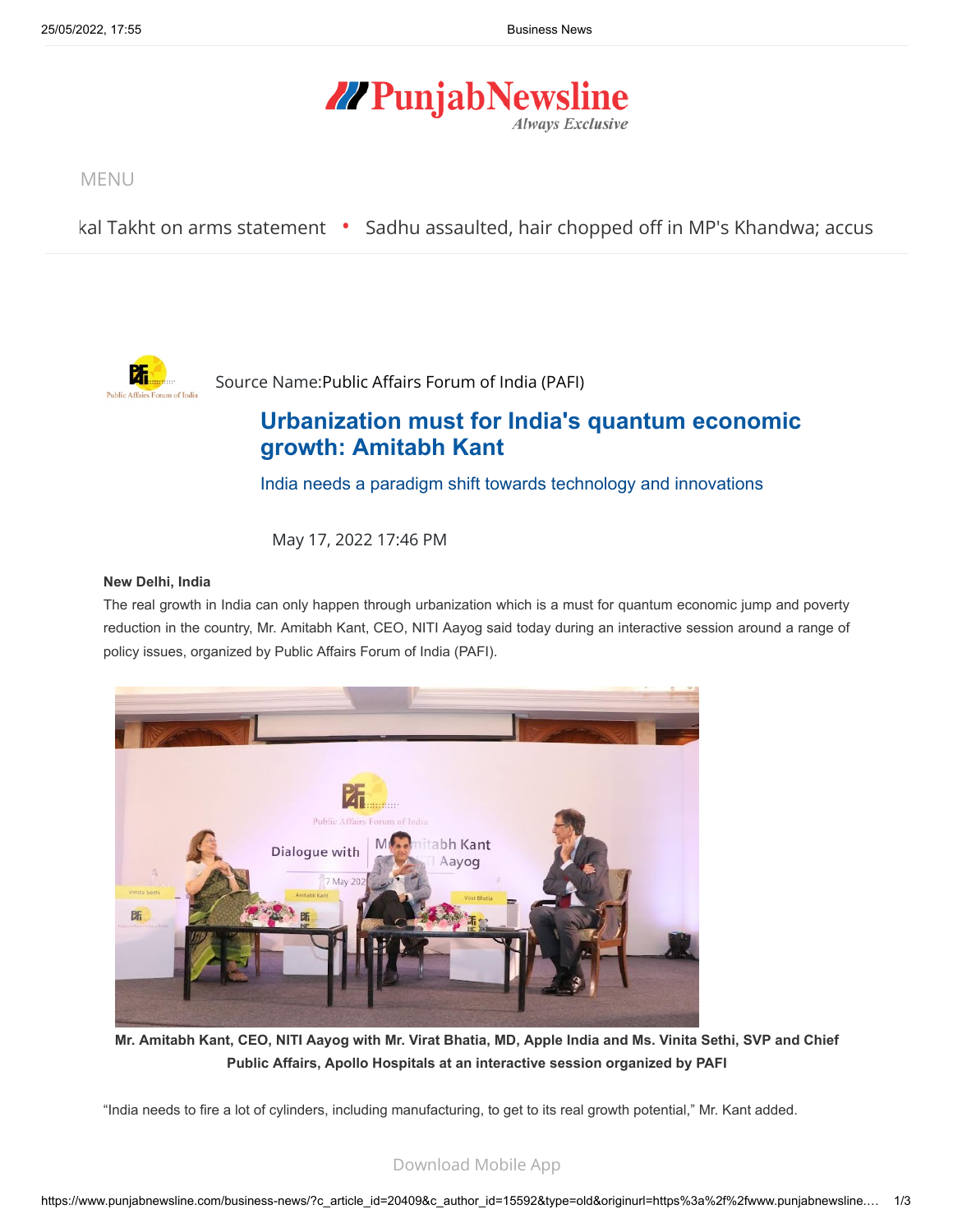The session was moderated by Mr. Virat Bhatia, Managing Director, Apple India and Ms. Vinita Sethi, SVP & Chief Public Affairs, Apollo Hospitals Enterprises Ltd.

Talking about climate change and India's role in ensuring rapid industrial growth without carbonizing the world, Mr. Kant said, "India is the only country in the world that has achieved its NDC (Nationally Determined Contributions) targets which were finalized during 2021. India has also brought down the cost of renewable power 2.7 cents per kilowatt hours. That gives India an opportunity to crack water and produce green hydrogen and become a center of the world to become a global green hydrogen in its liquid form and more ammonia."

Mr. Kant also said that India has dismantled around 1500 rules & regulations to promote the ease-of-doing-business in the country and states need to follow the same. "States like Uttar Pradesh, Maharashtra and Gujarat have grown at a rapid rate and are on the way of becoming the key drivers of the Indian economy due their ease of doing business policies," he added.

"India needs a paradigm shift to move towards technology and innovation and leapfrog across the sunrise sectors, where the real growth is. Government's role should be in public policy in areas like health, education and nutrition, and the public policy should help create wealth through the private sector. We should push for more and more private public partnerships to get the kind of growth we are aiming for," added Mr. Kant.

#### **About PAFI**

Public Affairs Forum of India (PAFI) aims at aligning business, society and government on long term priorities; fostering trust across all stake holders; collaboratively developing smart and relevant policies, proposals and processes that foster innovation and rely on evidence-based research and promote capacity building to navigate change within the context and complexity of India.

More about PAFI at [pafi.in](https://pafi.in/).

Advertisement

# Find the Download app for sports betting india

[Download Mobile App](https://play.google.com/store/apps/details?id=com.mit.punjabnewsline)